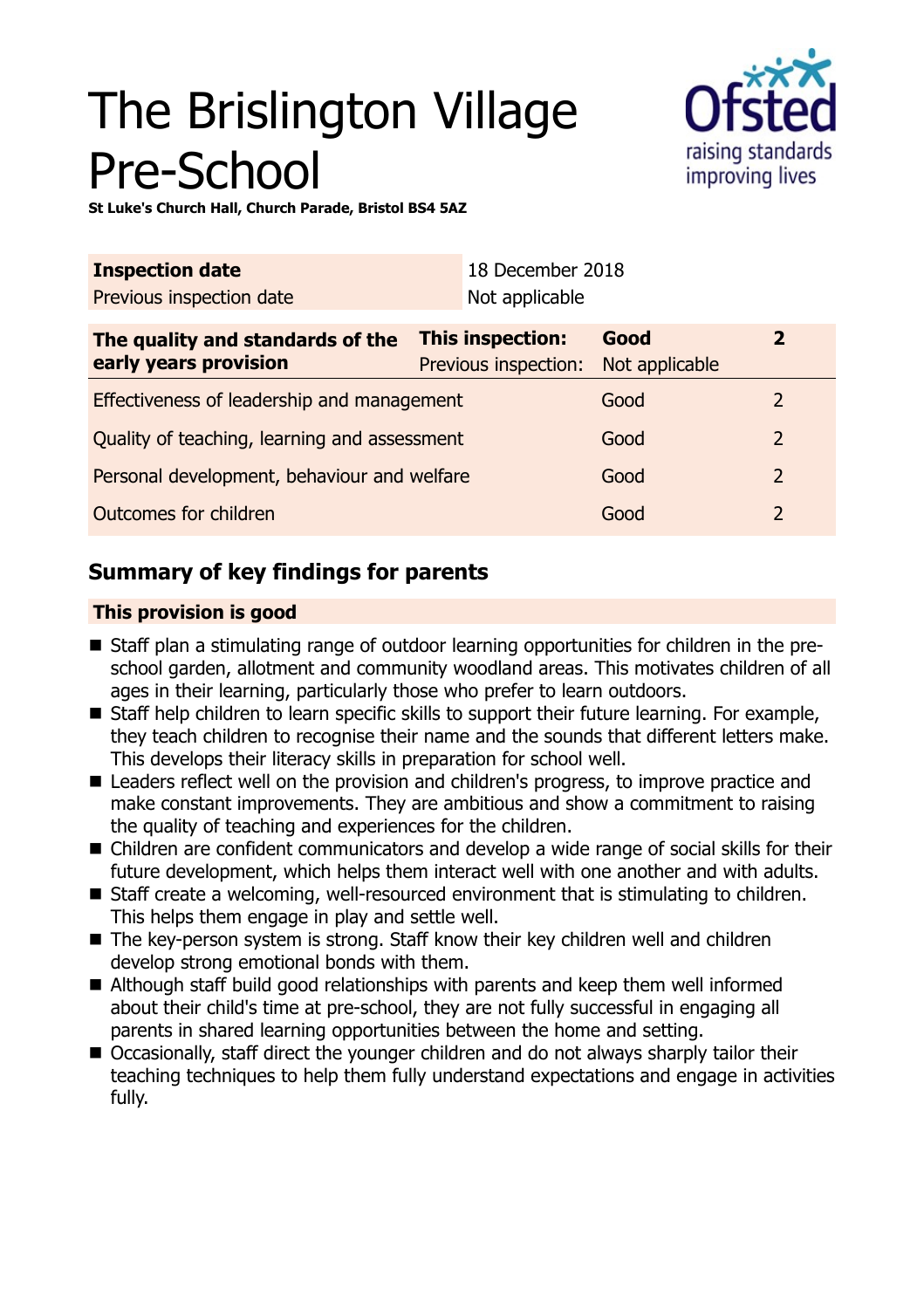## **What the setting needs to do to improve further**

## **To further improve the quality of the early years provision the provider should:**

- $\blacksquare$  extend the good partnership working with parents, to engage them all even more effectively in working with staff, to promote children's learning and development at home
- ensure all younger children are fully engaged during activities and in following expectations in routines, taking into account their age, interest and level of understanding.

## **Inspection activities**

- $\blacksquare$  The inspector held discussions with the leaders at appropriate times during the inspection and in a scheduled meeting.
- The inspector observed children's activities and staff teaching inside and on an outing.
- The inspector looked at documentation, including a sample of children's records, planning and assessment records, and checked the suitability of staff and students to work with children.
- $\blacksquare$  The inspector took account of the views of children, staff and parents spoken to on the day of the inspection, and looked at the pre-school's self-evaluation.
- The inspector completed a joint observation with the manager.

#### **Inspector**

Dominique Allotey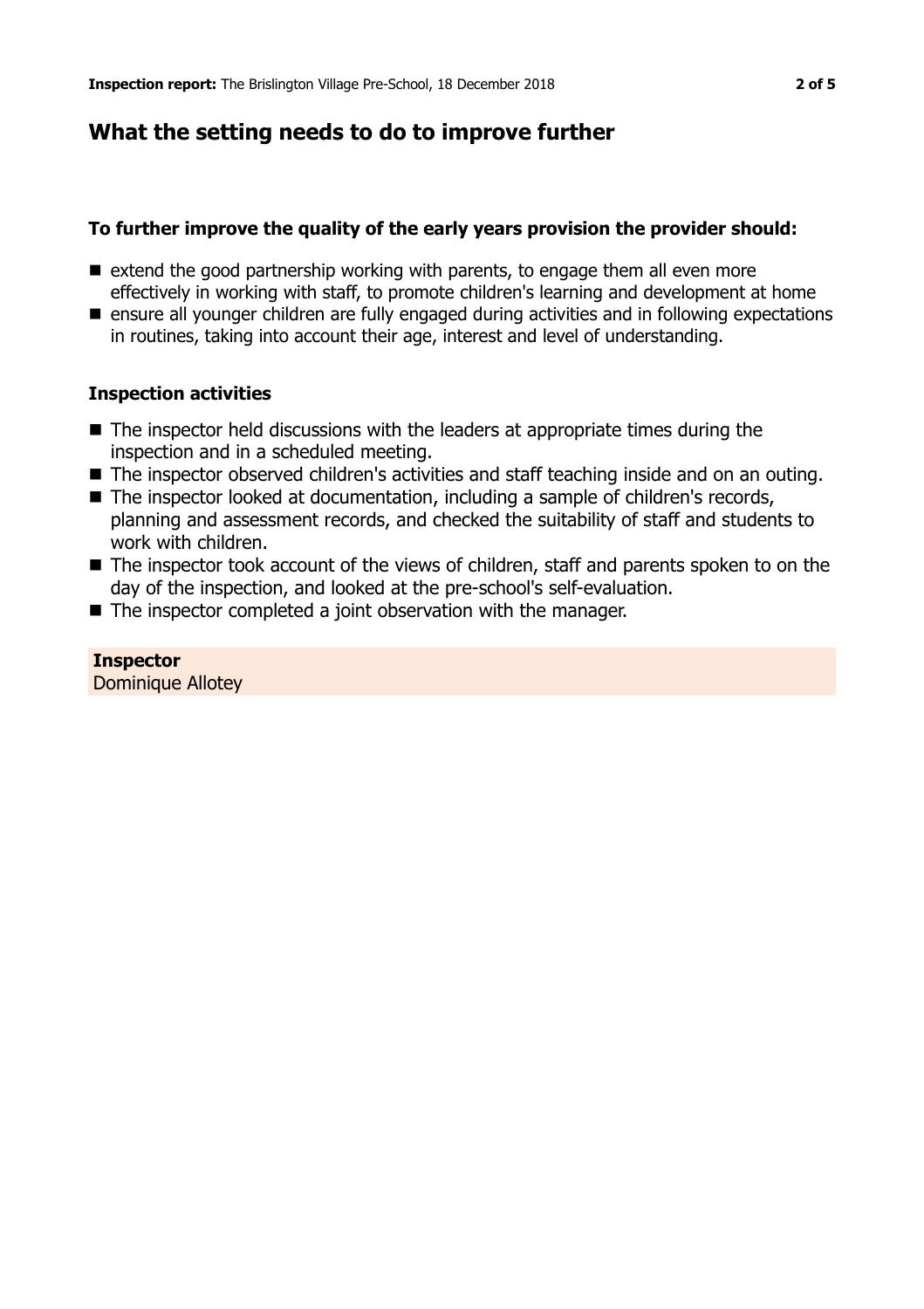## **Inspection findings**

## **Effectiveness of leadership and management is good**

Leaders ensure strong support, supervision and professional development opportunities for staff, which effectively improves practice and outcomes for children. The manager and staff work well together, and with outside professionals, to meet children's individual needs. Leaders implement good systems for monitoring and tracking the progress of individuals and all groups of children. This helps to swiftly identify and close gaps in children's learning. In addition, leaders maintain a good overview of the educational programmes and what areas require more targeting to ensure children have a broad range of experiences in all areas of learning. Safeguarding is effective. Leaders and staff have a good understanding of child protection procedures and what to do if they are concerned about a child's welfare. Leaders have a targeted improvement plan to help identify strengths and areas to develop. They successfully seek the views of parents, staff and children.

## **Quality of teaching, learning and assessment is good**

Staff help children learn through a good balance of free choice play and adult-led learning. They assess children's progress and routinely observe their interests and achievements. This helps make sure that all children, including those with special educational needs and/or disabilities make good progress from their starting point. Staff know what children are interested in and consider this in their planning. For example, they set out real vegetables in their role-play area for children to practise cutting. Staff support children's communication and language development well. They use a range of teaching strategies that help children understand, respond and expand their vocabularies. For example, they use sign language alongside speech and picture cards to explain expectations and routines. Staff work well with schools that children move on to. This helps prepare children for their eventual move to school.

#### **Personal development, behaviour and welfare are good**

Staff implement effective risk assessments to help minimise hazards to children. This helps children stay safe on outings and recognise possible dangers. For example, they cross roads safely and understand that slopes can get slippery in the rain, so they take extra care when walking on them. Staff provide children with plenty of opportunities to go out in the local community. For example, they do carol concerts in the local church and visit the local library. Children learn about people that are different to themselves and they learn to celebrate their differences. Staff are kind and interact warmly with children, which helps children feel secure and be happy. Staff teach children to behave positively and be respectful of others. This helps them develop good values.

#### **Outcomes for children are good**

All children develop good independence skills and manage their self-care well. They develop a good understanding of social rules and boundaries. For example, they follow instructions well and share. Children have fun at pre-school and play cooperatively with one another. They make friends easily. Children have a good knowledge of number and can count well. Children are motivated to try new things and take part in the good range of activities provided.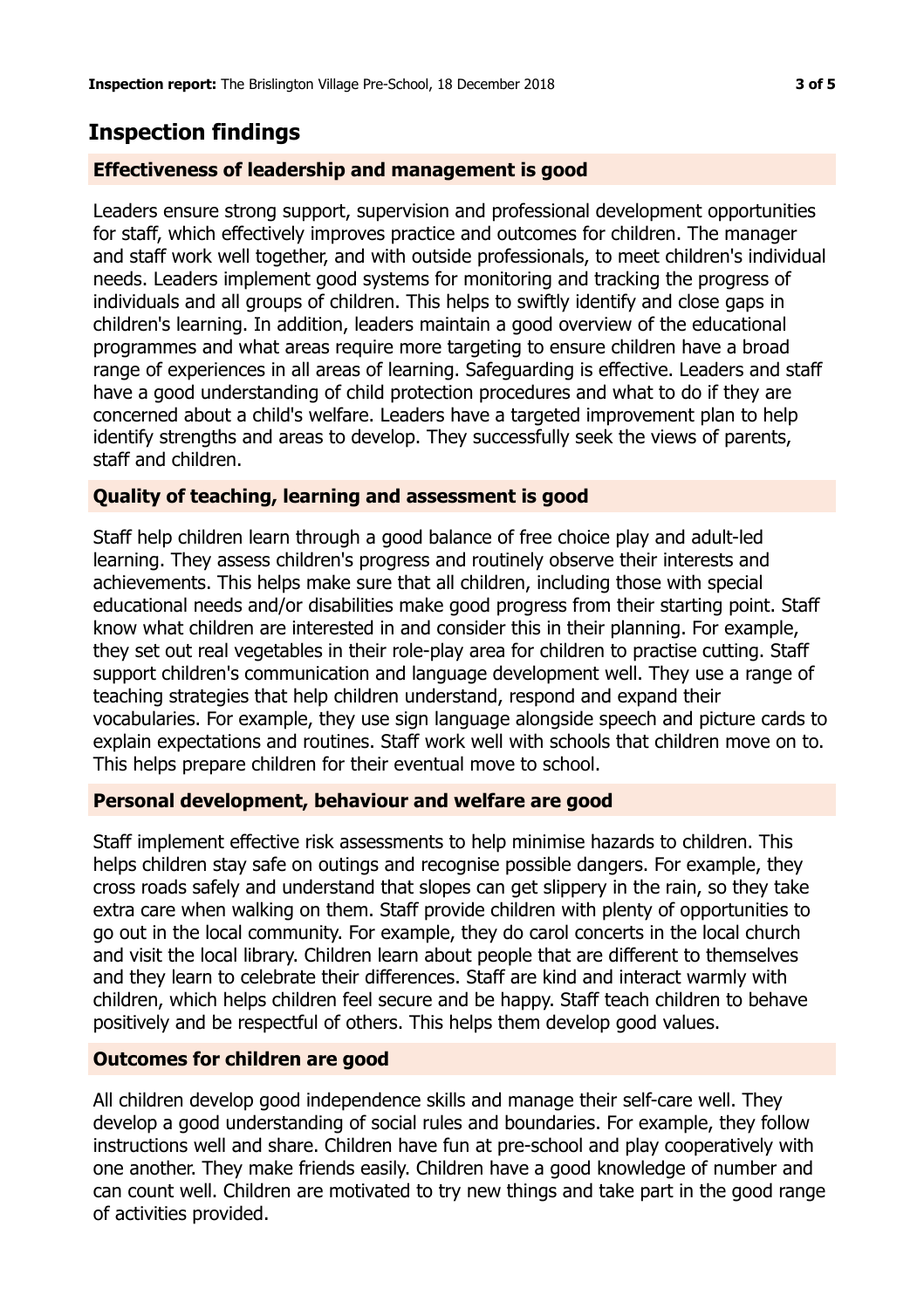## **Setting details**

| EY492810                               |  |
|----------------------------------------|--|
| <b>Bristol City of</b>                 |  |
| 10086611                               |  |
| Sessional day care                     |  |
| Early Years Register                   |  |
| Childcare on non-domestic premises     |  |
| $2 - 4$                                |  |
| 56                                     |  |
| 44                                     |  |
| The Brislington Village Pre-School Ltd |  |
| RP534846                               |  |
| Not applicable                         |  |
| 07780330203                            |  |
|                                        |  |

The Brislington Village Pre-School registered in 2015, having taken over the pre-existing pre-school at the same premises, which was originally established in 1972. The setting operates from the church hall in Brislington, Bristol. The pre-school employs 10 staff, of whom, one has a relevant qualification at level 6, one at level 4 and eight at level 3. It is open from 8am to 4pm on Mondays, Tuesdays and Friday's, 8am to 12pm on Wednesdays and 8am to 1pm on Thursdays, term time only. The pre-school provides funded early education for two-, three- and four-year-old children.

This inspection was carried out by Ofsted under sections 49 and 50 of the Childcare Act 2006 on the quality and standards of provision that is registered on the Early Years Register. The registered person must ensure that this provision complies with the statutory framework for children's learning, development and care, known as the early years foundation stage.

Any complaints about the inspection or the report should be made following the procedures set out in the guidance Complaints procedure: raising concerns and making complaints about Ofsted, which is available from Ofsted's website: www.ofsted.gov.uk. If you would like Ofsted to send you a copy of the guidance, please telephone 0300 123 4234, or email [enquiries@ofsted.gov.uk.](mailto:enquiries@ofsted.gov.uk)